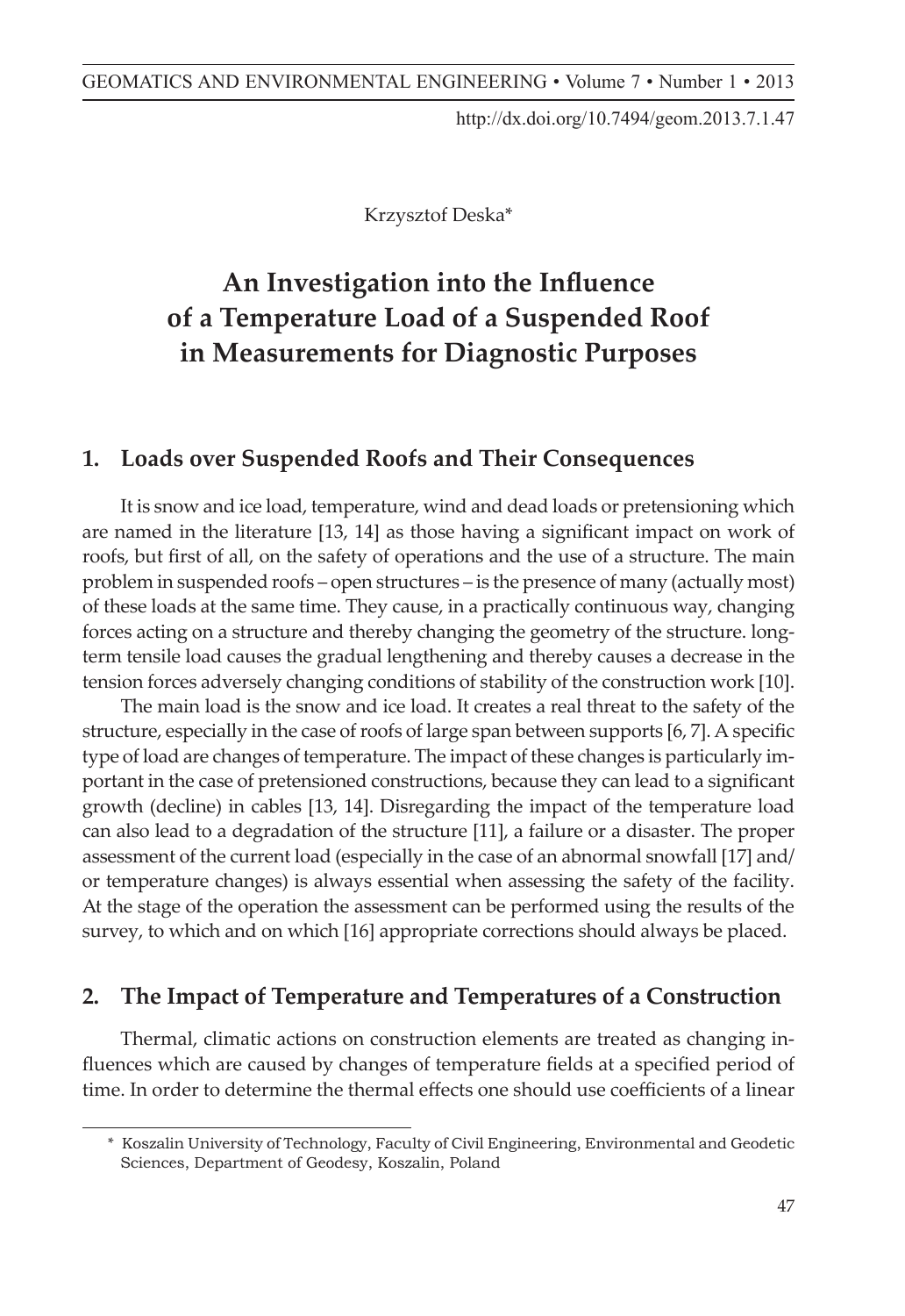expansion [15]. According to the standard [15] the factor  $12.10^{-6}$  [1/°C] should be adopted for steel structures.

While designing which includes a static analysis of a structure there are always some characteristic temperatures (or differences of temperatures), for which strength calculations should be carried out, taken. They should also be taken into account when preparing an expert opinion of the safety of a facility in different conditions. If the initial temperature when structural elements are consolidated is not known, the initial temperature  $T_0 = 8$ °C is assumed [15]. The values of the maximum shade air temperature  $(T_{max})$  for summer time and minimum  $(T_{\text{min}})$  for the winter season necessary to assess the outside temperature of an element are determined from national maps of isotherms of a EU country, which are prepared using the statistical analysis (annual probability of being exceeded of 0.02 – equivalent to a mean return period of 50 years) [12, 15]. On the basis of these isotherms  $T_{\text{max}}$  read from the map should be reduced to the maximum temperature  $T_{\text{max}}(H)$  referred to the level (*H*) of the location of the object expressed in meters above the sea level:  $T_{\text{max}}(H) = -0.0053(^{\circ}\text{C/m})H + T_{\text{max}}$ . The minimum temperature is determined similarly, and then:  $T_{min}(H) = -0.0035(^{\circ}C/m)H + T_{min}$ . For a given construction the outdoor temperature  $(T_{out})$  based on the specific  $T_{max}$  and  $T_{\rm min}$  is also defined, thereby taking the impact of solar radiation effects into consideration by adding an appropriate component. In summer it is determined on the relative absorption coefficient of heat at the external surface of the structure (depending on the colour of the surface) and its orientation (the effect of insolation depending on the sun exposure). In winter, the predetermined  $T_{\min}$  is assumed to be the  $T_{\text{out}}$ .

## 3. The Suspended Roof over the Open-air Theatre in Koszalin

The roof over the open-air theatre in Koszalin (Fig. 1) is an open suspended roof protecting the entire gallery and the stage from precipitation. It was designed and built in 1975. The roof projection is lens shaped and consists of two circular sectors. The shape of the surface resembles a hyperbolic paraboloid.

The base of the supporting construction is made of two elliptic, flat, steel, double hinged arches. The arches are arranged in planes inclined at about  $30^{\circ}$ . Their work in oblique planes is determined by three pairs of guys on either side. Suspension members (cables) span between the arches support tension members (I sections). Trapezium sectioned galvanized and coated steel sheet is fastened to the I section by means of Hilti pins [5]. The supporting arches rest with their ends, by spherical hinges, against reinforced concrete abutments, each being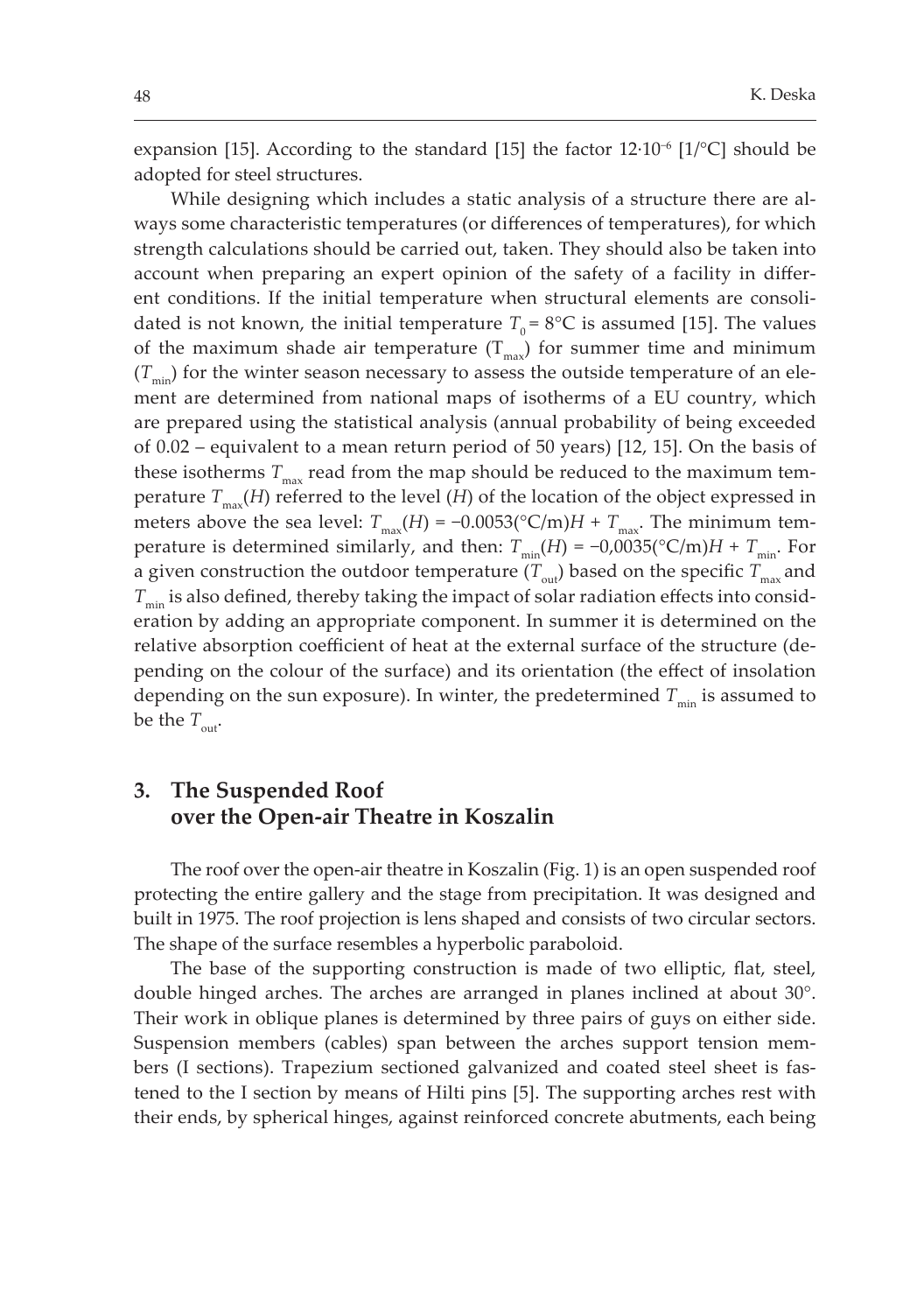monolithically connected to a reinforced concrete slab resting on 44 Franki piles. The main parameters of the object are projected roof surface 4 460 m<sup>2</sup>, roof span  $101.8$  m and  $56.8$  m  $[5]$ .



Fig. 1. The suspended roof over open-air theatre in Koszalin Source: materials of the constructor of the roof

## 4. Measurements Performed for Diagnostic Purposes and Static Analyses

Methodology of the registration of the geometrical structure of roofs for the diagnostics purposes has been the subject of detailed studies [1] whose results were also presented in [3, 4]. On their basis it was stated that in the case of the registration of several selected points in each measurement period the method of polar coordinates with free stations is the most effective. When having appropriate conditions of observations (stable temperature, cloud covering which limits the varied sun exposure and no wind) the accuracy of determined position of controlled (signalled) points of structures of suspended roofs at the level of 1cm can be obtained. The method of polar coordinates is used to register the position of selected nodes of a construction in periodic measurements with snow and ice loads – to determine their displacements. For this purpose specially designed targets [1, 2] were installed in selected by the constructor grid nodes (Fig. 2).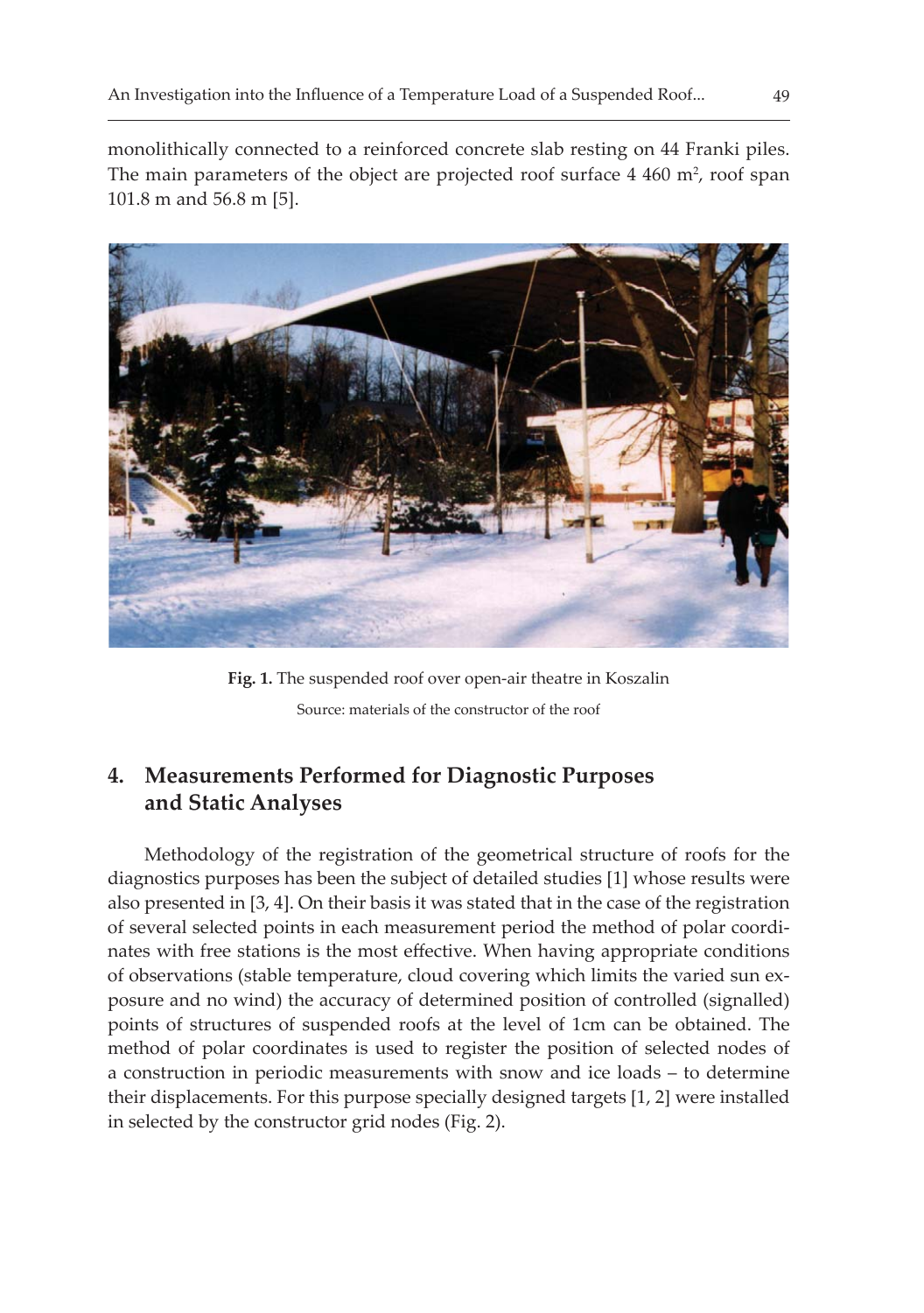

Fig. 2. Projection of the construction grid and position of controlled points

Based on calculations made by ROBOT Millennium [1, 6-8], variations of work of the construction at various values of distribution of snow and ice loads were analyzed. The results of surveys carried out in 2006–2012, mainly during winter when show and ice covered the roof (and associated with the measurements of the thickness of the cover and the weight of the selected points) confirmed the correctness of the performed calculations.

The expert opinion prepared for the designed study [6] states that the maximum displacement due to the snow and ice load should not exceed – 70 cm in the central part (points: 118, 119, 141, 140) (Fig. 2). Therefore for a few years (especially in winter) measurements and calculations have been carried out periodically. Methodology of deflection calculations – vertical displacement of the node of the grid of the construction which have been used so far involves using as a reference a state of a construction with no additional snow and ice load at a temperature as close as possible to the present one. But it is hard to imagine that in the case of long-lasting, negative temperatures and residual snow and ice, measurement results can be compared and displacements calculated without having the comparative data the displacement of comparative data (no snow and ice load) for very low temperatures. The observed changes in the vertical position of the above points, at differences of temperatures of 39°C which resulted in changes in temperature only reached up 20 cm.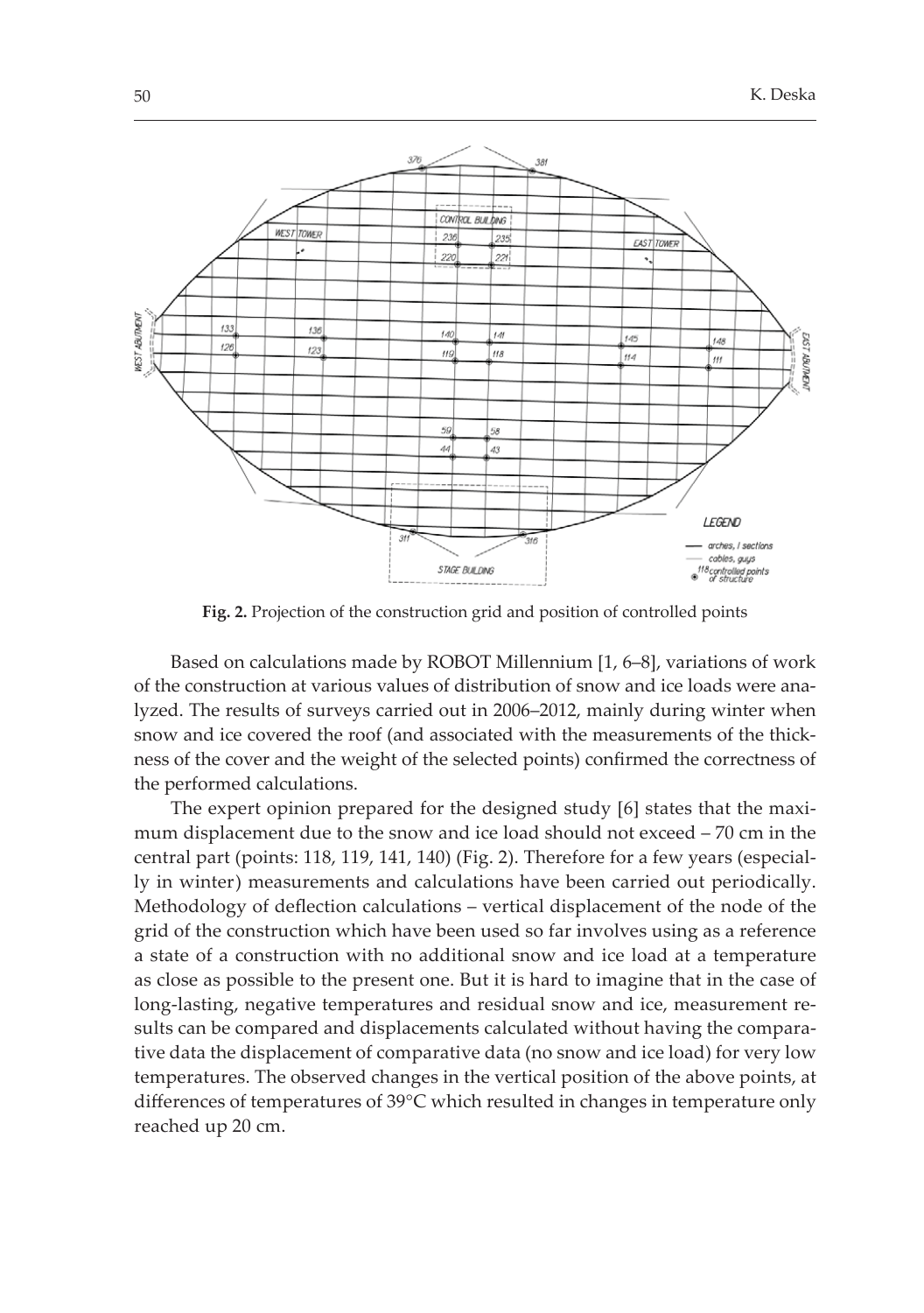This fully justifies the need to take into account the temperature load when calculating the acceptable and current value of displacements.

### 5. Attempts to Reflect the Impact of a Temperature Load on a Construction

Temperatures characteristic - calculated (shade air temperatures) [15] specified for the location and conditions of the tested object in accordance with the principles set out in chapter 2 – are as follows:  $T_{\text{max}}(H)$  = 38°C,  $T_{\text{min}}(H)$  =  $T_{\text{out}}$  = –27°C.

Considering only individual elements of a structure, a linear relationship between a temperature and a sag (or elevation) of the midpoint of a suspension or a tension member can be made. Two central tension members (I sections) projected onto a vertical plane are approximately parabolic arches with a constant crosssection, without hinges – established in reinforced concrete abutments. Each of the arches – the first one containing points: 111, 114, 118, 119, 123, 126 and second one containing: 133, 136, 140, 141, 145, 148 (Fig. 2) - can be approximated by two sides of an isosceles triangle. When one changes the length of the sides (50 m) caused by temperature changes of 1°C (extending each of the sides by only 0.0006 m), one obtains the change of the position – the apex of the triangle (middle point of the arc) of 0.003 m. As a result of the temperature load one gets the change of the elevation of the midpoint of 0.003 m/°C. It is obvious that in this case, not only the dimensions (length) but also the shape of the item are important. For the set temperature range, for the shape and dimensions of a single element (I section tension member) it would be a virtually linear relationship. Similarly, in the case of the free hanging for a single suspension member (cable) which is of a catenary shape the relationship between the size of a sag (the same elevation) and a temperature change described in [9] is a linear relationship. In the construction of the suspended roof of the open-air theatre in Koszalin the suspension members are not anchored at fixed sites, but they are attached to a deformable steel arch. For the entire grid (Fig. 2), which is formed by 22 suspension members and 20 tension members connected together and with two steel double hinged arches cooperating with six pairs of guys, containing a total of more 400 nodes, such a direct linear relationship cannot be established.

An alternative which takes into account the vertical displacement caused by temperature load by means of numerical calculations (using a computational model of the structure) is its determination based on the current results of surveying. In this work, there are attempts to use the archived data using the basic tools of a statistical analysis, knowing that the results of the work can be used to the limited extend (only for selected points of the structure) and they require further verification, both on the basic of numerical calculations and subsequent measurements.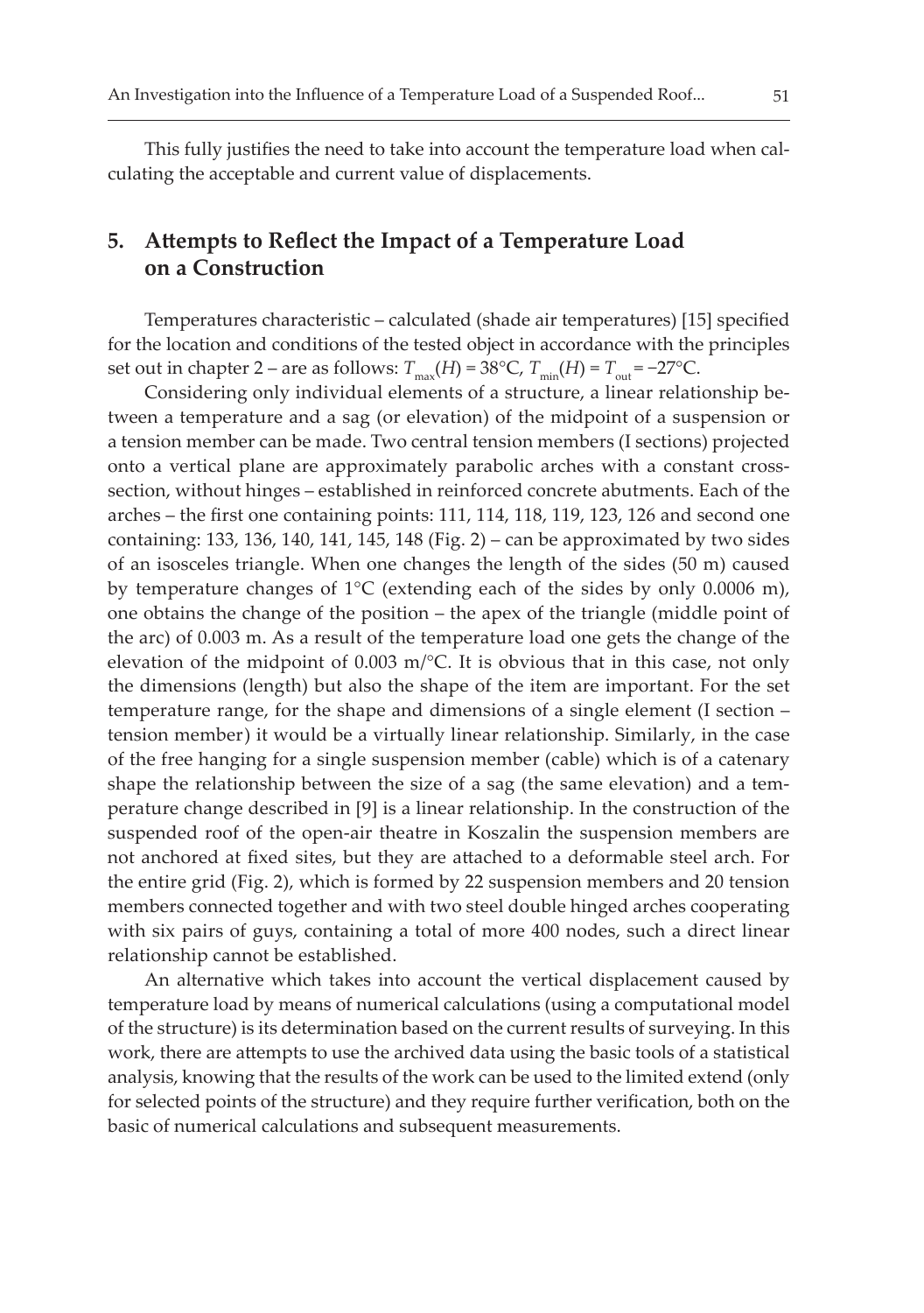For this purpose, to check whether there is a relationship between the temperature recorded under the suspended roof during measurements and the elevation of a grid node in a controlled item determined and to assess the strength of this relationship, Pearson correlation coefficient  $(r)$  was used. The collected material allowed to use geometric data (coordinates of controlled points) set at temperatures: −5°C, −3°C, 2°C, 8°C, 12°C, 14°C and 34°C. For each of the controlled points (indicated in Figure 2) correlation coefficients (between the Z coordinates and temperature *T*) and their values for the sets of points  $(r_{avg})$ , a linear regression coefficient and a standard deviation of prediction were calculated (Tab. 1).

It confirmed a strong correlation ( $r > 0.96$ ) between the temperature and the elevation of the selected points, in particular the points located in the central part of the suspended roof. The standard deviation of the prediction in the case of linear regression does not exceed 0.015 m.

| Point<br>number | Correlation<br>coefficient $r$ | Average correlation<br>coefficient $r_{\text{avg}}$ | Linear regression<br>coefficient [m/°C] | Standard deviation<br>of prediction [m] |
|-----------------|--------------------------------|-----------------------------------------------------|-----------------------------------------|-----------------------------------------|
| 118             | 0.988                          | 0.988                                               | 0.0049                                  | 0.011                                   |
| 119             | 0.987                          |                                                     | 0.0048                                  | 0.012                                   |
| 141             | 0.987                          |                                                     | 0.0048                                  | 0.011                                   |
| 140             | 0.988                          |                                                     | 0.0049                                  | 0.011                                   |
| 58              | 0.987                          | 0.983                                               | 0.0043                                  | 0.009                                   |
| 59              | 0.980                          |                                                     | 0.0042                                  | 0.012                                   |
| 43              | 0.982                          |                                                     | 0.0039                                  | 0.010                                   |
| 44              | 0.984                          |                                                     | 0.0038                                  | 0.010                                   |
| 221             | 0.986                          | 0.982                                               | 0.0049                                  | 0.010                                   |
| 220             | 0.989                          |                                                     | 0.0046                                  | 0.009                                   |
| 235             | 0.969                          |                                                     | 0.0049                                  | 0.015                                   |
| 236             | 0.983                          |                                                     | 0.0049                                  | 0.011                                   |
| 316             | 0.973                          | 0.968                                               | 0.0006                                  | 0.002                                   |
| 311             | 0.962                          |                                                     | 0.0007                                  | 0.002                                   |
| 381             | 0.973                          | 0.979                                               | 0.0006                                  | 0.002                                   |
| 376             | 0.984                          |                                                     | 0.0006                                  | 0.001                                   |
| 123             | 0.983                          |                                                     | 0.0032                                  | 0.007                                   |
| 136             | 0.992                          | 0.988                                               | 0.0029                                  | 0.005                                   |
| 114             | 0.979                          | 0.970                                               | 0.0030                                  | 0.007                                   |
| 145             | 0.962                          |                                                     | 0.0033                                  | 0.011                                   |

Table 1. The correlation and linear regression coefficients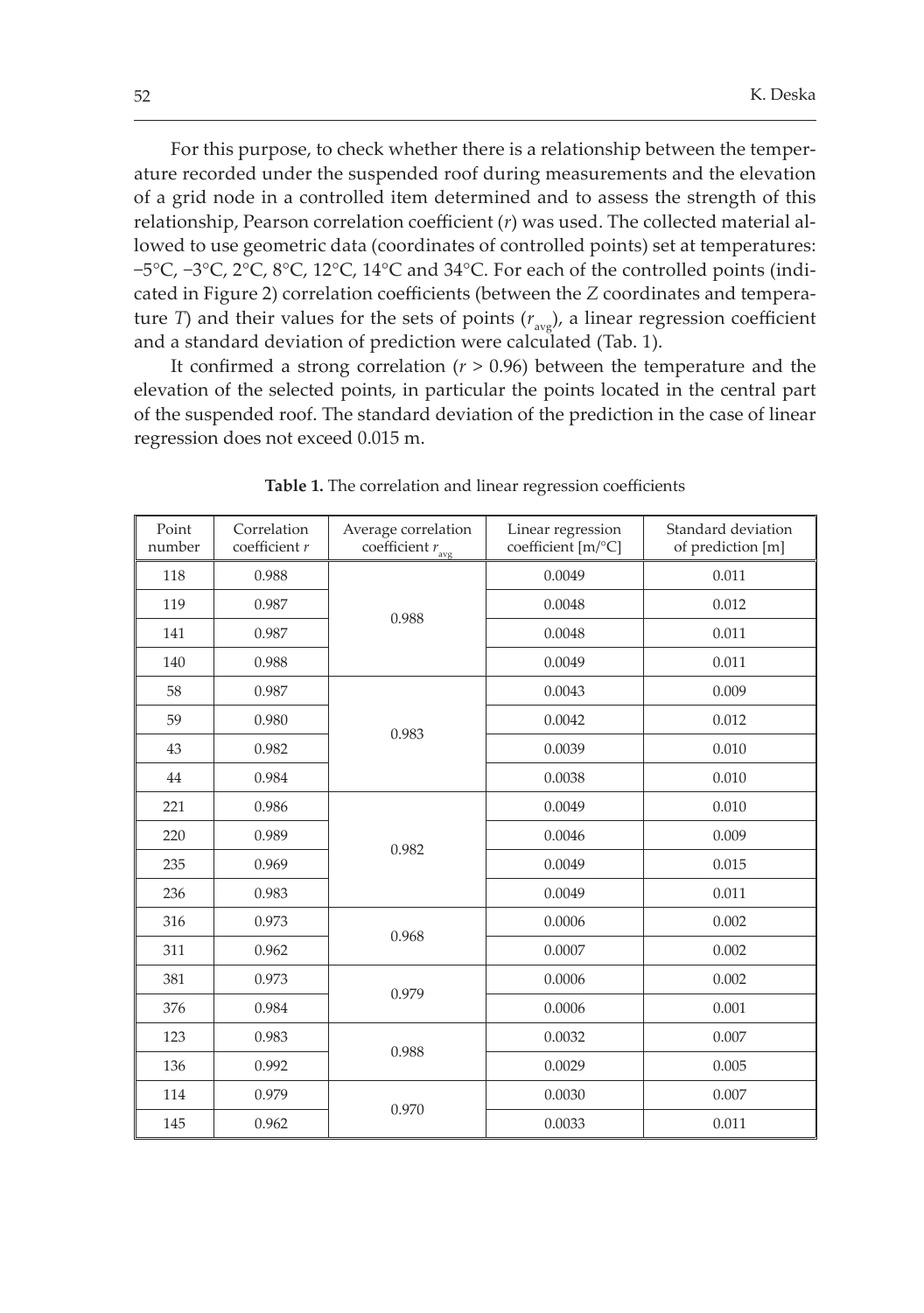For further detailed analysis four points in the central part: 118, 119, 141, 140 (Fig. 2), for which in the expert opinion [8] the limit value of the vertical displacement was pointed out, were selected. For the set of input data, in addition to the linear regression the quadratic polynomial and the exponential function could be also used. The results were juxtapositioned in Table 2.

| Point  | Types of trend lines, the regression equation and determination coefficient $R^2$ |                                                           |                         |  |
|--------|-----------------------------------------------------------------------------------|-----------------------------------------------------------|-------------------------|--|
| number | linear $Z$ [m]                                                                    | quadratic polynomial $Z$ [m]                              | exponential $Z$ [m]     |  |
| 118    | $Z = 0.0049T + 19.214$<br>$R^2 = 0.9758$                                          | $Z = -1.83E - 05T^2 + 0.0055T + 19.214$<br>$R^2 = 0.9781$ |                         |  |
| 119    | $Z = 0.0048T + 19.212$                                                            | $Z = -1.54E - 0.0052T + 19.212$                           | $Z = 19.212e^{0.0002T}$ |  |
|        | $R^2 = 0.9732$                                                                    | $R^2 = 0.9749$                                            | $R^2 = 0.9730$          |  |
| 141    | $Z = 0.0048T + 19.226$                                                            | $Z = -1.52E - 0.0052T + 19.226$                           | $Z = 19.226e^{0.0002T}$ |  |
|        | $R^2 = 0.9741$                                                                    | $R^2 = 0.9758$                                            | $R^2 = 0.9740$          |  |
| 140    | $Z = 0.0049T + 19.224$                                                            | $Z = -2.27E - 0.072 + 0.0056T + 19.223$                   | $Z = 19.224e^{0.0003T}$ |  |
|        | $R^2 = 0.9759$                                                                    | $R^2 = 0.9794$                                            | $R^2 = 0.9756$          |  |

Table 2. Different types of trend lines and their characteristics

The standard deviation of the prediction while using the quadratic regression and the exponential for the elevation of each point (118, 119, 141, 140) does not differ from the values obtained for the linear regression (is 0.012 m).



Fig. 3. Approximated trend lines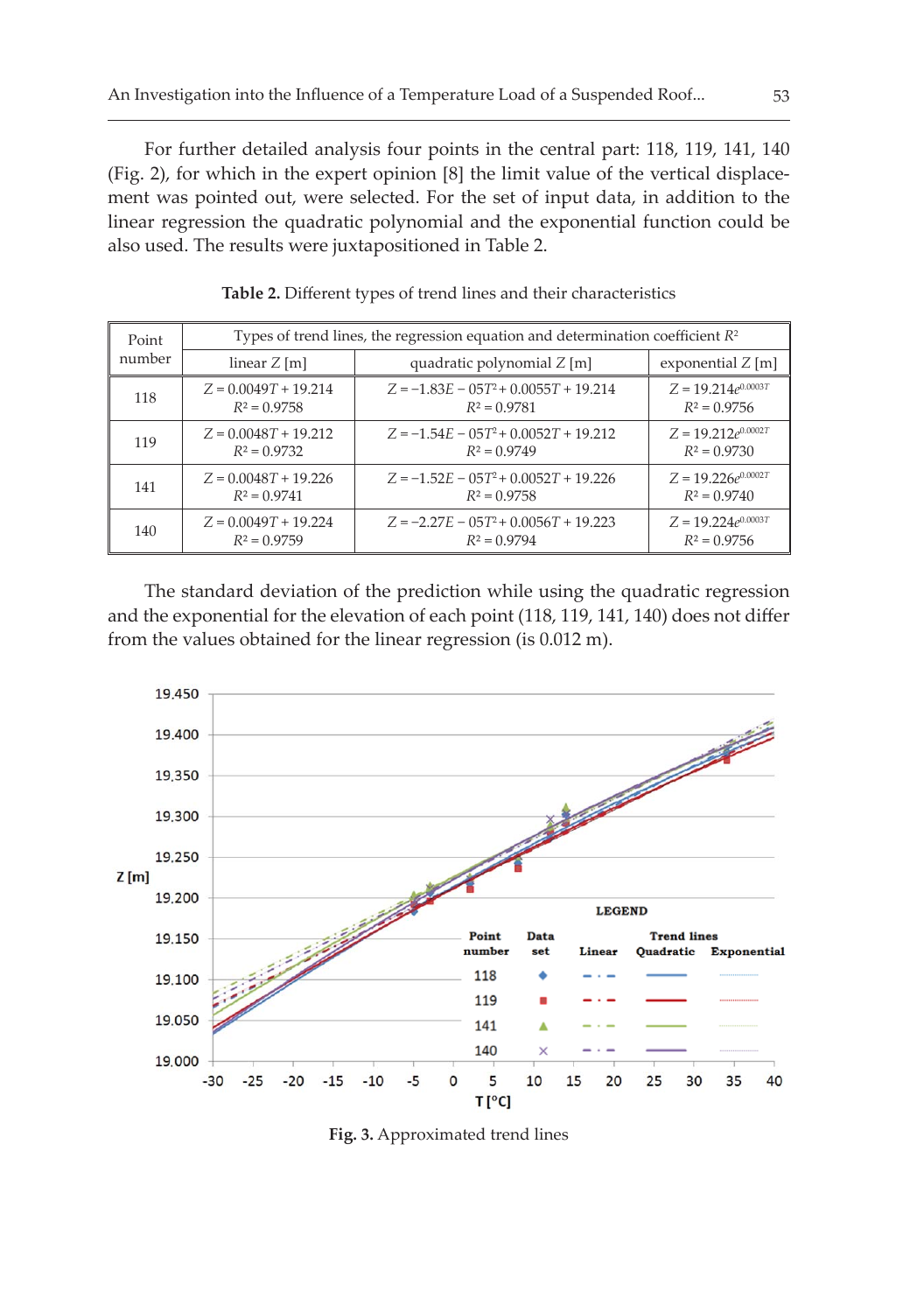The values of the determination coefficient  $R^2$  in each case are bigger than 0.97. While predicting the values of the temperature  $T$  with the use of various types of trend lines, there occurred noticeable differences in the linear (and exponential) and quadratic regression for temperatures below  $-10^{\circ}C$  (Fig. 3). The differences within the values determined on the basis of the trend line using linear and exponential regression of the temperature range from -30°C to 40°C are practically neglected. Elevation values estimated with the use of the trend lines for the calculating temperatures  $T_{\text{min}} = T_{\text{out}}$  (Tab. 3),  $T_{\text{max}}$  (Tab. 4) i  $T_0$  (Tab. 5) of the object were compared. The differences between the obtained solutions and in case of  $T_0$  the residual values were also calculated.

| Point  |        | Z predicted [m] | Differences of       |  |
|--------|--------|-----------------|----------------------|--|
| number | linear | quadratic       | predicted values [m] |  |
| 118    | 19.082 | 19.052          | 0.030                |  |
| 119    | 19.082 | 19.060          | 0.022                |  |
| 141    | 19.096 | 19.075          | 0.021                |  |
| 140    | 19.092 | 19.055          | 0.037                |  |

**Table 3.** Elevations and their differences for  $T_{\text{min}} = T_{\text{out}} = -27$ °C

**Table 4.** Elevations and their differences for  $T_{\text{max}} = 38^{\circ} \text{C}$ 

| Point  | Z predicted [m] |           | Differences of       |  |
|--------|-----------------|-----------|----------------------|--|
| number | linear          | quadratic | predicted values [m] |  |
| 118    | 19.400          | 19.397    | 0.004                |  |
| 119    | 19.394          | 19.387    | 0.007                |  |
| 141    | 19.408          | 19.402    | 0.006                |  |
| 140    | 19.410          | 19.403    | 0.007                |  |

**Table 5.** Elevations and their differences for  $T_0 = 8^\circ \text{C}$  and  $T = 8^\circ \text{C}$ 

| Point<br>number | $T_0 = 8$ °C<br>Z predicted [m] |           | <b>Differences</b><br>of predicted<br>values | $T = 8^{\circ}C$<br>Z of the<br>measurement | Differences between<br>Z predicted and Z of the<br>measurement $T_0 - T$ [m] |           |
|-----------------|---------------------------------|-----------|----------------------------------------------|---------------------------------------------|------------------------------------------------------------------------------|-----------|
|                 | linear                          | quadratic | [m]                                          | [m]                                         | linear                                                                       | quadratic |
| 118             | 19.253                          | 19.257    | 0.004                                        | 19.244                                      | 0.009                                                                        | 0.013     |
| 119             | 19.250                          | 19.253    | 0.003                                        | 19.238                                      | 0.012                                                                        | 0.015     |
| 141             | 19.264                          | 19.267    | 0.003                                        | 19.253                                      | 0.011                                                                        | 0.014     |
| 140             | 19.263                          | 19.266    | 0.004                                        | 19.253                                      | 0.010                                                                        | 0.013     |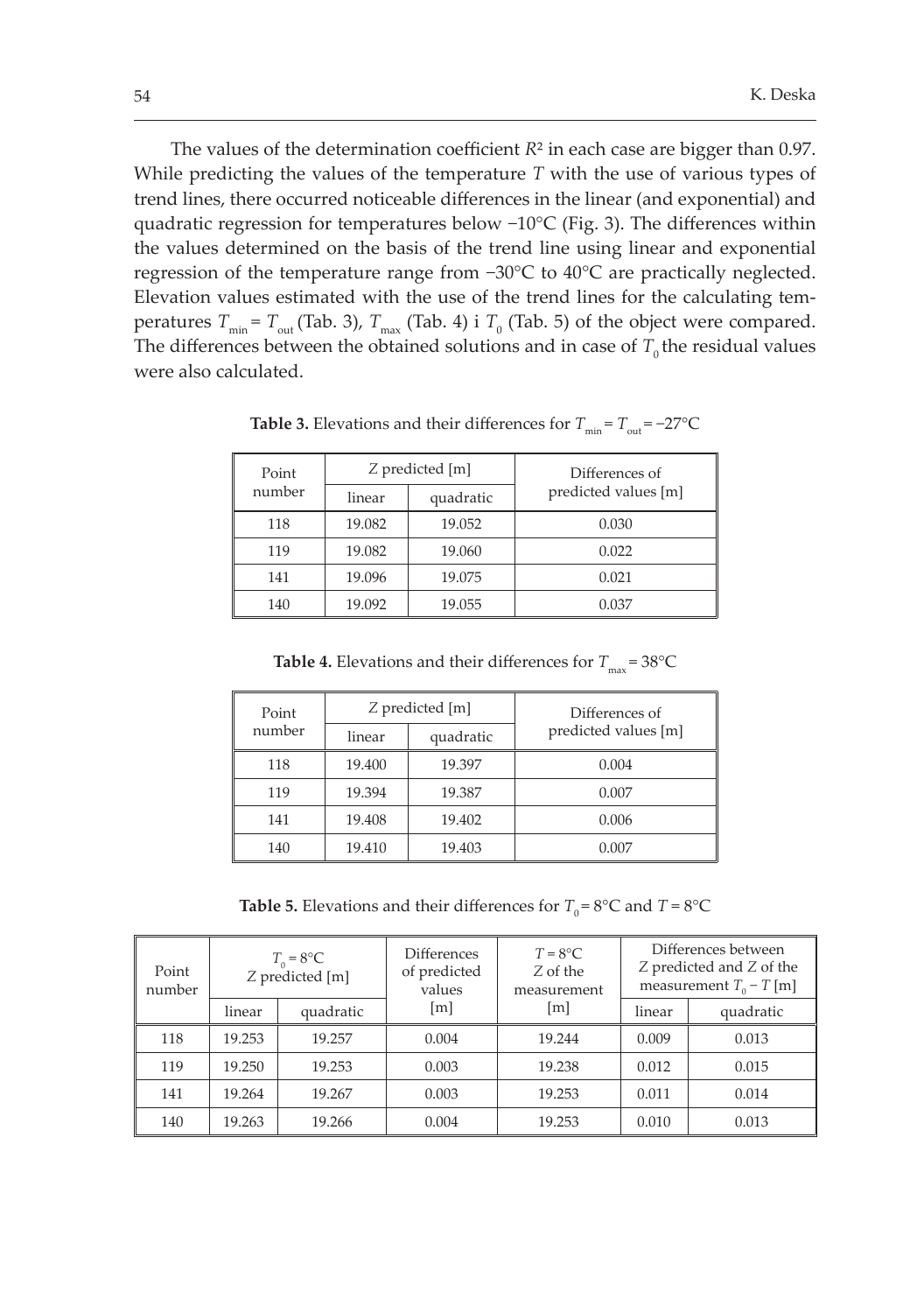For the air temperature which equals the initial temperature  $T_{0}$  = 8°C differences between predicted values determined using both regression models (trend lines) do not exceed 0.004 m (Tab. 5). When using a linear regression residual values for  $T = 8^{\circ}C$  (differences in the predicted and measured elevations) do not exceed the value of the standard deviation of the prediction, while for the quadratic polynomial regression only slightly exceed it.

#### 6. Summary and Conclusions

Tension structures are characterized by physical and geometrical non-linearity. There is no proportionality between a load and a displacement. Changing of the snow and ice load and the temperature does not cause a linear increase of vertical displacements of selected nodes. On the basis of the conducted analysis and their results (only for the temperature load) it must be concluded that for selected single points of a tested structure the relationship will be similar to the linear relationship.

Characteristic temperatures accepted in accordance with the standard [15] define the scope of changes for which they should be expected for the given structure.

Based on the results of the calculations, the location of the selected grid of nodes for a calculating temperature  $T_0 = 8$ °C and higher can be predicted. Due to the possible application of a sample in this temperature range, the reliability and accuracy of a prediction is higher than for temperatures below  $-10^{\circ}$ C or -15°C. Independenly of the used regression model, predicted changes in the position of selected points (118, 119, 141, 140) (Fig. 2) caused by the additional load temperature (the temperature change  $-22^{\circ}C$ , from  $-5^{\circ}C$  to  $-27^{\circ}C$ ) are more than 10 cm. This value is significant because it makes up 15% of the limit value of the displacement caused only by an additional snow load. The accuracy of the results (the elevation of a selected point, and thus determining the vertical displacements using the method of the coordinate differences) depends mainly on the accuracy of the registration of the position of the controlled points and the accuracy of determining the temperature.

It is necessary to design a calculating model of a structure taking into account the simultaneous snow, ice and temperature loads and as well as its verification and calibration based on the results of surveys. The verification of the correctness of a construction of the calculating model for such complex and difficult for numerical analyses objects is one of objectives for conducting measurements in [1]. Both theoretical considerations and the results of the analyses indicate the need for further research in this area - including the use of thermovision technology.